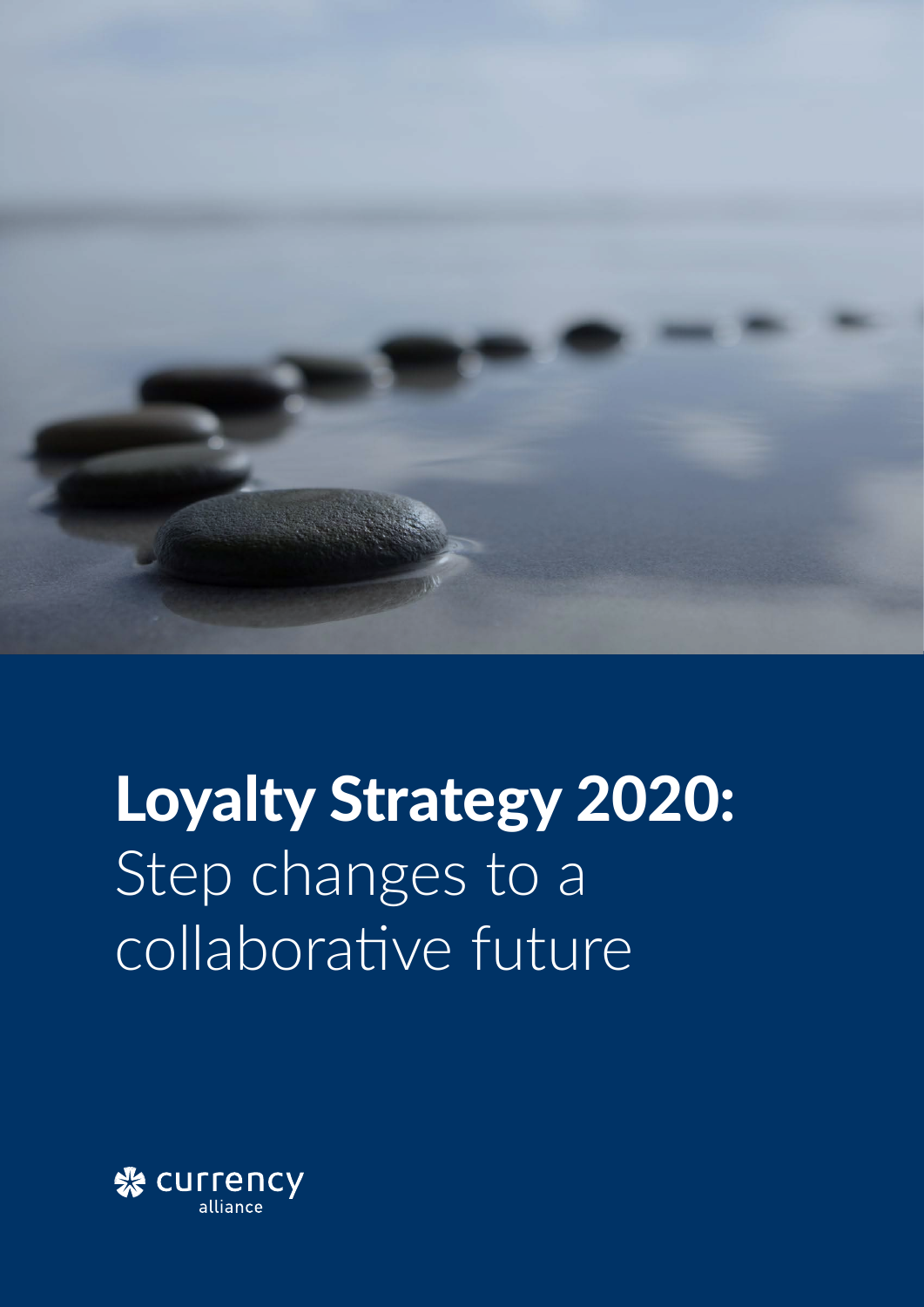

# **Contents**

|                                          | 6  |
|------------------------------------------|----|
|                                          | 8  |
|                                          | 10 |
| Reach more customers <b>example 2000</b> | 12 |
|                                          | 14 |
| No time to waste                         |    |

## There was a mix of good and bad, for loyalty in 2019.

Much of the bad has derived from a lack of belief or understanding from CEOs, who constrain budgets, and prop up short-term earnings with value that ought to flow to customers.

The widespread devaluation of loyalty currencies during the past few years brings this into sharp focus.

Despite such obstacles, however, many determined loyalty professionals have carved out real gains. This has mostly been via low-investment, tactical approaches that increase ROI, and by educating the C-suite regarding long-term strategic value.

That same growth-hacking approach - a trademark of Silicon Valley firms - has led to some important advances for the entire industry to observe. But there remain some fundamental things that loyalty programs need to achieve to weather the looming storm that open banking, mobile payments, aggregation models, and other marketplace dynamics will bring.

Faced by this 'perfect storm' of change, the sheltered existence, that many leading loyalty programs have enjoyed for three decades, will come to an end.

### An uncertain future

Loyalty has been sheltered from change, to some degree, by legacy technology, and by a culture of protectionism around customer data and proprietary loyalty currencies. That shelter is now crumbling.

New regulatory frameworks, such as GDPR and open banking, are going to give your competitors access to data about your best customers.

More customers will want to earn more loyalty currencies – which is potentially fantastic for all brands. But, they will become increasingly empowered to share their data as they please, and to earn and spend their loyalty currencies with ever-greater freedom.

Loyalty programs that remain fairly closed will suffer massive shifts of customers to competing channels. Against this backdrop of greater polarization, the gap, between the most and least profitable businesses, has doubled in the past 30 years**<sup>i</sup>** . The intensifying battle for customer affinity has no doubt contributed to his trend.



*i. https://www.bcg.com/featured-insights/how-to/thrive-in-the-2020s.aspx*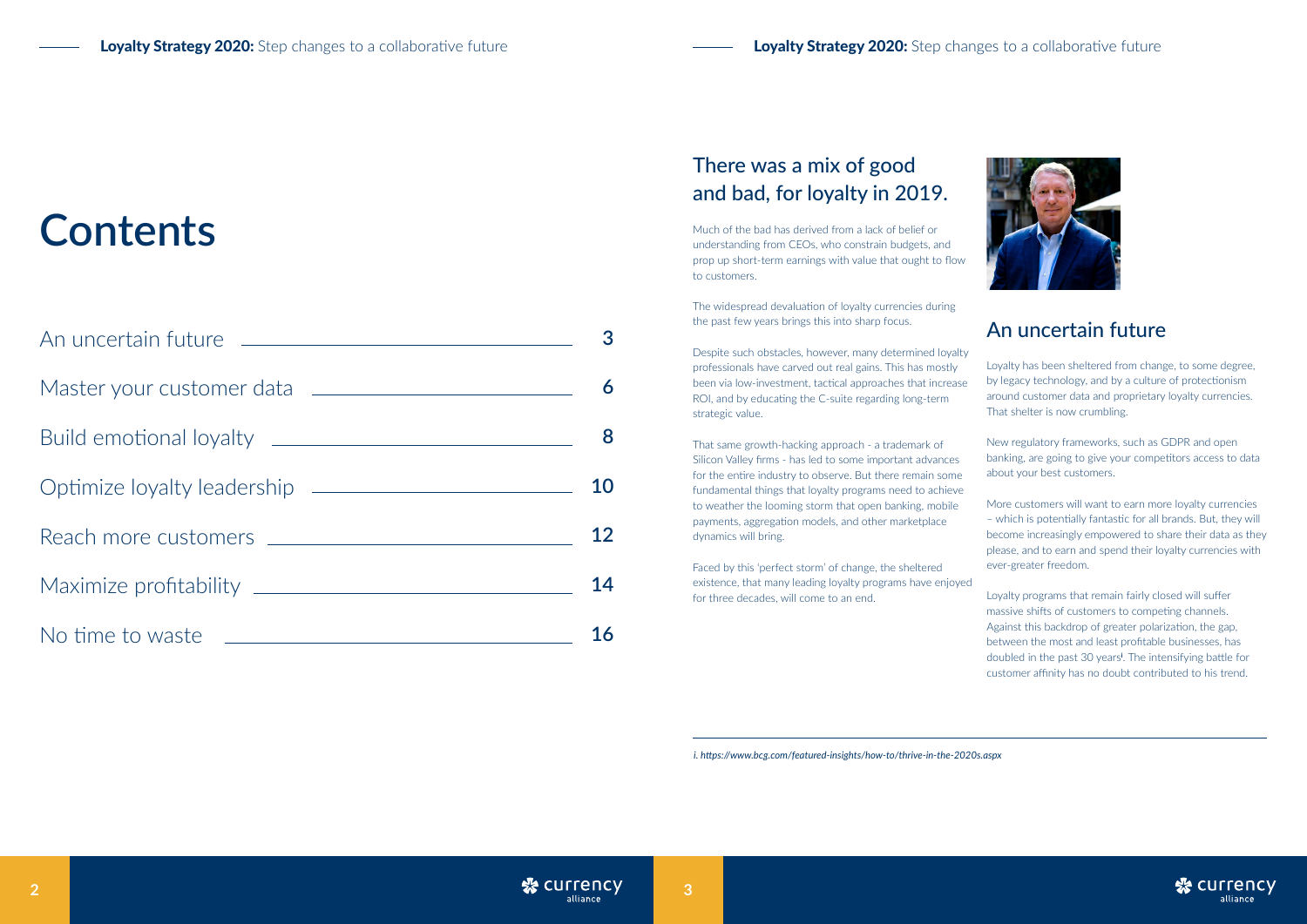### How to compete

At the start of every year, consulting firms promote all types of projects for you to consider in the next 12 months.

Currency Alliance does not provide professional services. Our only motivation is to promote the healthiest loyalty industry possible, because as each brand improves its performance, the tide rises for everyone.

As we enter a new decade of relentless competition, innovation, new forms of regulation, and changes in customer behavior, the key for brands is to go back to some basics and build a solid foundation.

That foundation includes effective customer data management. It includes leveraging the magic of loyalty currencies to restrain cost, while giving the customer the maximum perceived value. It includes moving beyond transactional loyalty to build emotional affinity, and investing in the loyalty team so they are prepared and empowered to act on opportunities.

It bears repeating that as the gap widens, between companies that successfully harness change, and those that change leaves behind, the costs of failing to innovate will become impossible to ignore.

PD 0291

All these changes have one strategic implication in common: of building loyalty networks which are more open in nature, and which grant customers the freedoms they desire, in exchange for better data and permission to maintain a dialog.

Massive change is hard and complicated.

But when the fundamental steps are broken down into initiatives that can run in parallel, they are manageable, tactical advances. Top priorities remain:

- *getting all your customer data in one enterprise CRM*
- *incentivizing more touchpoints so that you can build emotional loyalty*
- *being present at more stages in the customer journey*
- *creating new services/value in weeks, rather than quarters.*

Brands are already making these fundamental improvements. Those that execute them well are leaving those that continue to flounder in the dust.

All these things are eminently achievable – and all the easier, if you embrace more rapid digital transformation. This will give you easy access to the tools needed to listen to customers, and bring about meaningful change.

**Chuck Ehredt**, CEO, Currency Alliance



Customers are now in control. And, they are smarter about buying value rather than focusing on cost. That is precisely where effective loyalty marketing can give a brand better differentiation.

The best way to keep customers engaged is by delivering good value, a good experience, and trusting them to make wise, informed decisions.

Consistency is key. The value doesn't have to be 'great', service doesn't have to be 'excellent', and costs don't always have to be lowest – as long as you do all those things to a 'good' standard, all the time.

This strategy guide will show you how you accomplish that through loyalty marketing.

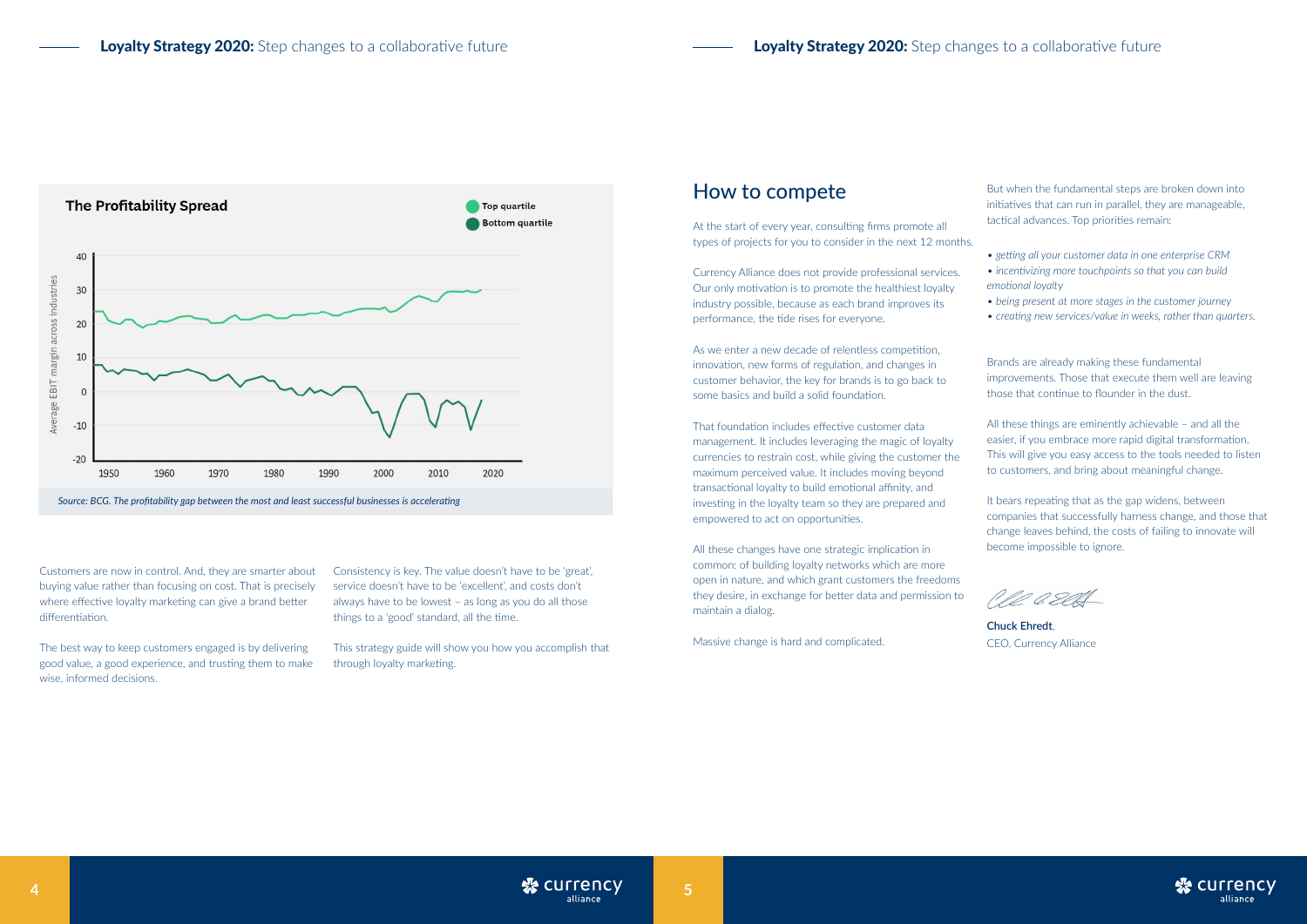## **6 7**

#### MASTER YOUR CUSTOMER DATA

Double-down on getting all customer data into a single enterprise CRM, so that you can…

- *build more accurate customer profiles around what they care about*
- *enable customer-authorized data sharing with*

*complementary brands in order to personalize engagement • improve compliance around data management, and reduce exposure to fraud and data breaches.*

#### **Data management trends have often passed loyalty by**

In theory, loyalty programs were always about data. Originating brands tracked individual customers' spending; partners broadened insight across the market. The loyalty relationship created the rationale for a customer to prefer a particular brand.

A customer-first business will put the loyalty program at the heart of their data collection and customer engagement ecosystem – as the glue that binds every other product, service, or customer touchpoint together.

Historically, however, a culture of protectionism meant that data-sharing was rarely prioritized - even across business units - and was often stymied by intermediaries. You obviously have to comply with privacy regulations, but most customers actually want you to use their data to deliver greater value.

The struggles that nearly every business has had over the past decade, to proactively manage data, has thrown these legacy deficiencies into the spotlight.

As offline touchpoints become digitalized, and as brands deliver [hyper-personalized experiences](http://blog.currencyalliance.com/2019/08/loyalty-personalization-harness-deep-insight-through-partner-brands/) using data-hungry technologies such as AI, brands are now troubleshooting how to make their loyalty data pay.



#### **1) Data collection: integrate more touchpoints**

Most loyalty data has historically been transactional.

But for many brands, the purchase transaction only takes place after dozens of prior touchpoints. Many of those earlier touchpoints should be incentivized to keep the prospect progressing through the sales funnel.

Complementary, non-transactional touchpoints can shed a lot more useful insight. They are also highly useful for building more emotional loyalty, and enabling your team to see your customers as people, and not as mere revenue.

A.T.U., a German auto servicing retailer, used data from a range of sources to identify if customers would be returning to a hot car, and target a points-based offer for air conditioner maintenance. A.T.U. enjoyed a 20% sales uplift.

Other businesses now gather data in entirely new digital environments.

United Airlines analyses usage of its loyalty app - which includes useful experiences such as video streaming and weather updates - to figure out what features customers most appreciate, and update the app accordingly.

Starbucks' app is an engaging rewards environment – and such an easy way to pay. In the US, it accounts for more than 40% of all Starbucks' transactions**ii** .

If you have high frequency, consider adding mobile wallet functionality, and capture really insightful information about when and what your customers buy.

You can also participate in other brands' payments ecosystems, in order to deliver targeted offers and measure how people respond.



#### **2) Data management: apply modern tools**

Of course, as well as consumer-facing data collection points, the right

technology on the business-side is needed to reap the benefits.

In the UK, *The Times* newspaper group's loyalty program yielded over £15m in retained subscriptions, thanks to a CRM integration which reduced churn 'based on algorithms, and increased daily engagement with personalized content.'**iii**

A single, enterprise CRM is the Holy Grail for every digital marketing team. In loyalty, the need is all the more pressing due to the preponderance of siloed data and hard-tointegrate legacy technology.

Modern, API-based tools, that operate as microservices, can pass data in and out of enterprise systems with relative ease. Growing awareness of this possibility is fuelling a growing interest in agile loyalty marketing software worldwide (see chart opposite).



## **Do more with customer data in 2020**



*ii. https://www.cnbc.com/2019/07/22/starbucks-licenses-its-gold-standard-tech-to-expand-mobile-app-access.html iii. Loyalty Magazine, June 2019, p26*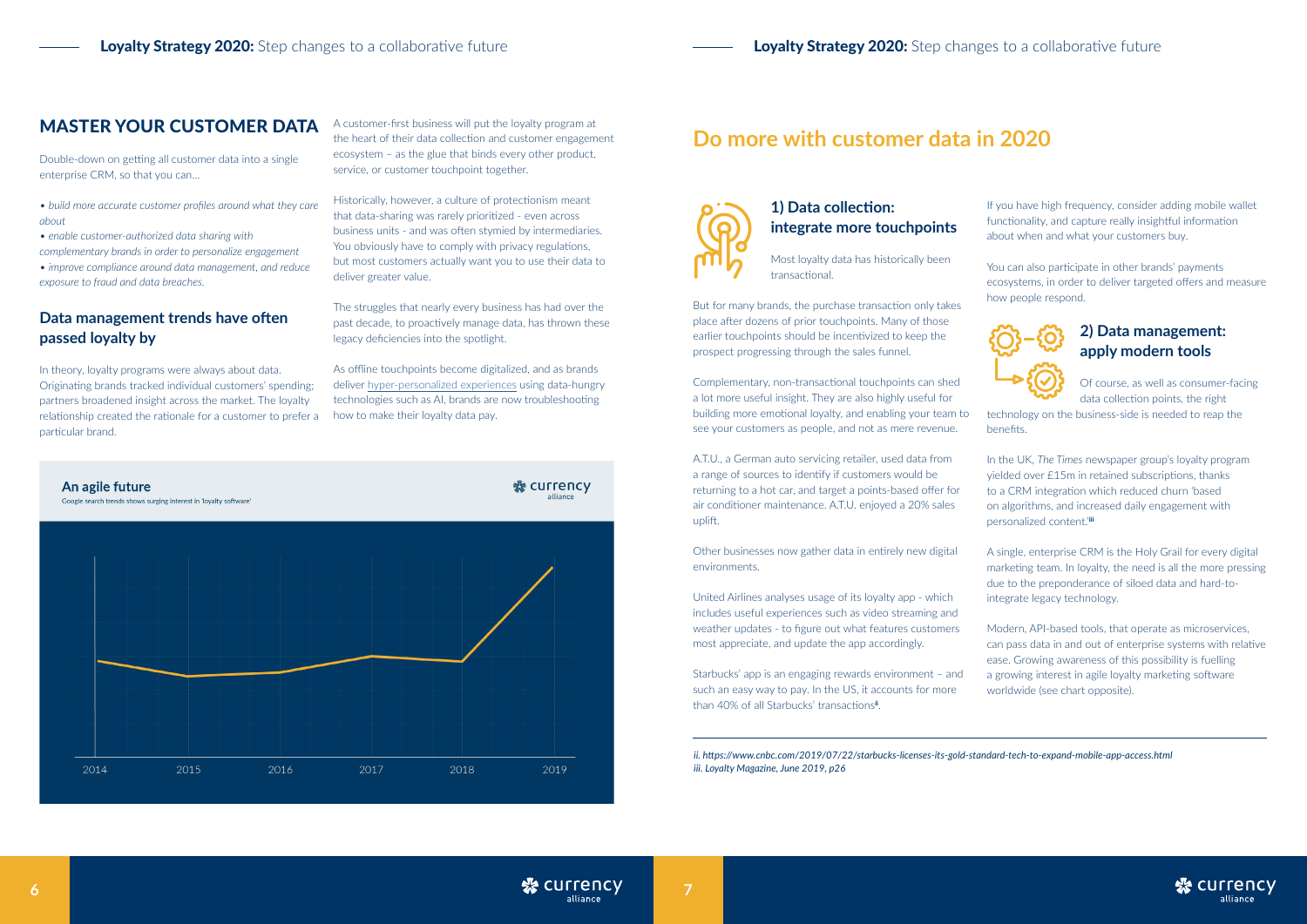### BUILD EMOTIONAL LOYALTY

Little customer passion exists for transactions. To build emotional loyalty…

- *incentivize customers to tell you what they care about, so you can talk to them about benefits*
- *streamline each customer journey, and make it clear why the customer should take the next step toward a purchase*
- *collaborate with other complementary brands to solve broader customer problems.*

#### **Delight every customer**

Emotional engagement has always been understood as critical to an effective loyalty strategy; 'surprise & delight' initiatives were founded on it.

Programs built entirely on 'surprise & delight' have largely failed because they were too expensive to operate beyond your most frequent customers.

Now, you have to make most customers feel special, so a more affordable approach to engage the mid-tail and longer-tail customer is needed.

Fortunately, a lot of great emotional loyalty can be created for free.

Customers demonstrate their loyalty outside transactional cycles: when using your products, telling their friends, speaking to your contact center, participating in digital channels or gamified experiences, and when leaving product reviews.

It is now possible and affordable to incentivize engagement at these non-transactional touchpoints.

Third-party systems can capture touchpoint data anywhere, and inject accrual transactions into your existing loyalty program management system with ease. You could integrate in a week or two by relying on third-party SaaS tools, even if your core system cannot easily adapt.

> If employees are active participants in your loyalty program, they are also much more likely to promote it to your customers.



This will allow you to collect data, and encourage the customer to take the next step in each customer journey.



#### **1) Reward non-transactional touchpoints**

Giving away points/miles outside of purchase cycles can be extremely profitable.

giffgaff, a telecoms operator, runs a community-led online customer service program. '50% of questions are answered in three minutes or less'**iv**.

giffgaff rewards customers with points whenever they help out, while the company collects invaluable insight into the factors that make customers loyal.

This shows how a minimal rewards investment can yield a virtuous circle of benefits – not to mention giffgaff's direct savings on customer service costs.

| the contract of the contract of |
|---------------------------------|

### **2) Reward employees for great service**

Most employees provide good service, most of the time – but why not incentivize superb service all the time, if that can drive sales and loyalty?

Zappos.com, a fashion ecommerce site, grew to \$1b in 10 years thanks to a healthy proportion of returning customers. A recent paper by Deloitte attributes this success to appraising agents based on whether they 'made a personal emotional connection with the customer and addressed unstated needs'**<sup>v</sup>** .

Nothing can replace direct, personal employee appraisal – but building loyalty points into the process could stimulate excitement and even competition between colleagues, and push up standards business-wide.

### **3) Co-create rewards with customers**

'Choose your own reward' initiatives are gaining momentum. Vodafone's VeryMe app (pictured) encourages users to 'shop' from a wide range of rewards and effectively nurture their own loyalty.

To go one better: why not co-create rewards with customers? This isn't as radical as it may seem.

Your points/miles have an estimated cost of redemption (although it might change based on the customer or channel). Let the customer use that economic value to redeem for something they would really value. It will cost you no more than other products or services aggregated in your catalog, and you will discover a great many more rewards that customers genuinely want to earn.

Consider also that user-generated content, whereby consumers (unwittingly or otherwise) reveal their interests, has already proven popular in travel**vi**.

## **Build emotional loyalty in 2020**



*iv. https://www2.deloitte.com/content/dam/Deloitte/nl/Documents/consumer-business/deloitte-nl-the-digital-transformation-of-customer-*



*services.pdf*

*v. https://www2.deloitte.com/content/dam/Deloitte/nl/Documents/consumer-business/deloitte-nl-the-digital-transformation-of-customerservices.pdf*

*vi. http://www.netimperative.com/2019/12/retailers-better-at-understanding-their-customers-than-travel-companies/*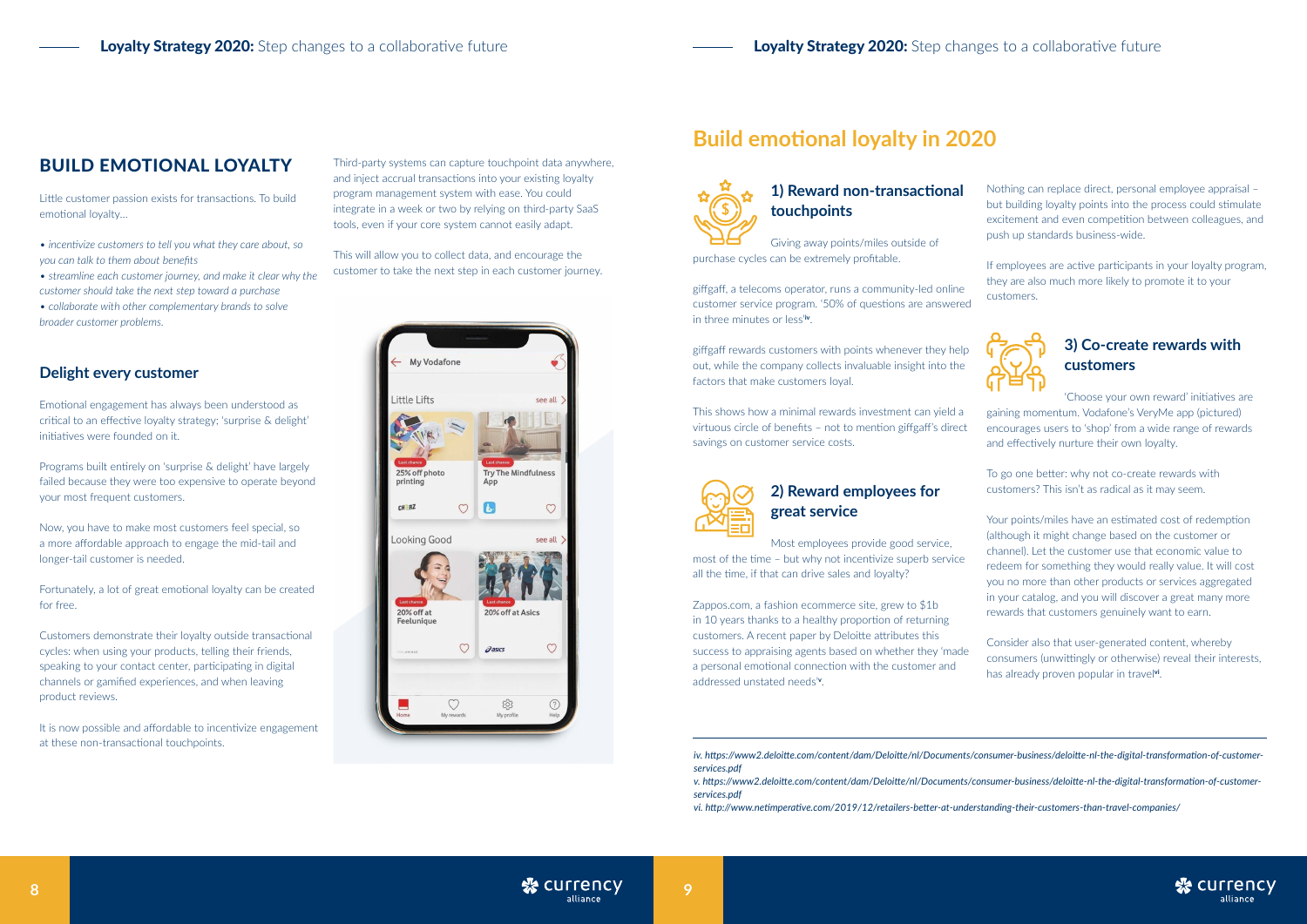### OPTIMIZE LOYALTY LEADERSHIP

The loyalty competencies that got your brand to 2019 probably won't get you to 2025. Your team must:

*• become an agile team that understands how to accomplish the 'commander's intent' without dozens of meetings*

*• test and trial new tools, tactics and partnerships in order to optimize and grow. customers migrate to the brands that can sense opportunities and quickly respond*

*• speak to customers as real people, about things they care about, using low-cost, readily available martech platforms and hire talented personnel who know how to efficiently deploy these tools.*

#### **Get out of your comfort zone**

Leadership is about moving your business into the future: understanding what customers will want in 1-3 years – and making changes today that can set your strategy on the right path.

In loyalty, more so than any marketing discipline, team guidance takes resilience.

Loyalty ROI can have a slow payback, with the benefits measured over a customer's lifetime (LTV). A television or discounting campaign, on the other hand, might pay for itself within weeks.

Overcoming this does not require fancy new strategies. More important work is required behind the scenes to realign the business model with value propositions that will continue to work.

In Good to Great, Jim Collins explains the flywheel effect to generate huge ROI when teams work together and marketplace friction is removed for customers and partners.

The trickiest challenge will be reducing excessive margins at historically popular travel schemes. Selling points to partners at 300% the estimated cost of redemption may generate short-term income, but it also retards the

marketplace stimulus (i.e., multiplier effect) that should create value for all stakeholders.

To win in the future, you must be able to work in an agile way with the C-suite and other departments, to ensure there is broad understanding of loyalty mechanics, how to interpret the right KPIs, and how to coordinate efforts.

Similarly, much more coordination will be required across departments to deliver consistent customer experiences based on how each customer wants to be served.

Management (as opposed to leadership) will remain important, but a strong dose of leadership is now required to build the competencies necessary to thrive in a much less sheltered and predictable environment than in the past two or three decades.

Great leadership at Virgin Australia's Velocity program led to the company being acquired for double their valuation a decade ago.

The most successful leaders in loyalty, in recent years, have won the backing of senior management with rational and often relatively simple improvements. Though often small, these improvements scale easily, deliver genuine customer value, and produce good-quality data that further improves personalization.

As your team redefines the value proposition for the next decade, enabling fly-wheel mechanics will create value for all stakeholders.

[Click here to read Currency Alliance's article on the](https://www.giftcardrecruitment.co.uk/disconnected-loyalty/)  [disconnect between loyalty and business leadership.](https://www.giftcardrecruitment.co.uk/disconnected-loyalty/) **1) Small steps, big change**

Pets at Home's much-lauded program reached 1.1m members in its first year (vs. a target of 100k), and broke profit

before end of year two.

'Since then, it has been pure profit' says program founder Gavin Hawthorn**vii**.

Pets at Home did this by providing value to every stakeholder to maximize engagement, rather than profit. The profit resulted from increased customer activity.

Astute branding - 'Very Important Pets' - provides a basis for emotional loyalty, while a 'transparent model' for transactions, showing exactly the savings, clearly conveys the rational benefits of VIP membership to customers. This 'transparent model' also helps the business calculate ROI for every decision.

Hawthorn benefitted from relevant prior experience at InterContinental, and previously at the Whitbread hospitality chain, where he integrated a CRM 'to create understanding of what would work for their customer'.

Some may envy the opportunity Pets at Home provided, to build a program from scratch. I often hear loyalty executives state they wish they could start from scratch with their loyalty systems infrastructure.

But blaming the technology sounds more like an excuse.

Hawthorn's success came from embracing the fundamentals of delivering real value to customers.

There is a great deal that can be done today, with SaaS platforms that augment legacy investments, without having to replace them.



#### **2) Continuous learning**

South Africa's Pick n Pay supermarket, with its 'Smart Shopper' program, sets [a great](http://blog.currencyalliance.com/2019/04/interview-with-steve-hoban-master-loyalty-marketer/)  [example for large organizations with embedded programs.](http://blog.currencyalliance.com/2019/04/interview-with-steve-hoban-master-loyalty-marketer/)

Under the leadership of Steve Hoban, the program grew to 13m members in a matter of years.

Hoban introduced a focus on data, so that the entire business - buying, marketing, store operations – gained access to the insight to make better decisions.

'I also made sure the program changed every year,' explained Hoban. Coupon issuance, personalization, offers, and the partner mix, were all chopped and changed, with a focus on continuous learning and improvement**viii**.

Keeping things fresh for customers is important.

But however large your business, and whatever the degree of corporate inertia, both Hoban's and Hawthorn's examples demonstrate the great profits that can derive from a rational, data-led leadership approach, that focuses on creating real customer value.



## **Lead from the loyalty department in 2020**



*vii. Loyalty Magazine, June 2019, p44-5 viii. http://blog.currencyalliance.com/2019/04/interview-with-steve-hoban-master-loyalty-marketer/*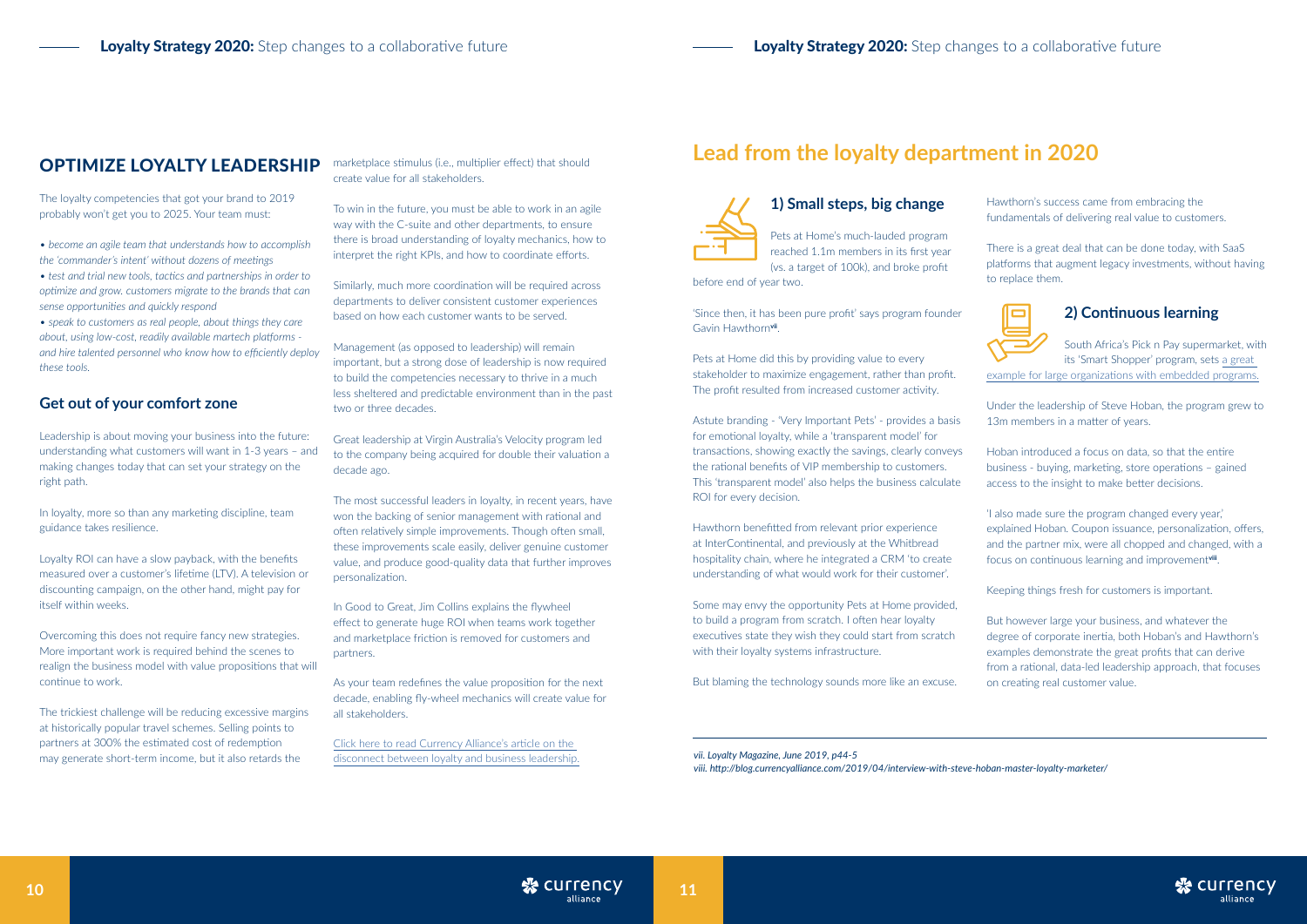### REACH MORE CUSTOMERS

Engaging with 20% of your customers is no longer enough. By 2025, strive to:

- *get 70-80% of customers active in the loyalty program*
- *have partners in every spending category, to influence customer behavior across the market and capture really insightful data*

*• make your loyalty program a key attraction for new customers to your brand, due to a reputation for delivering value and helping customers achieve their aspirations.*

#### **Target the mid-tail**

Most loyalty programs target highly-frequent customers, as they are the most profitable (such as business travellers).

But they also represent a fraction of your customer base. Though your existing mid-tail has less frequency, many of them do spend heavily in your category. Some of your long-tail are also big spenders – you just have no idea who they are.

As a result, mid-to-long tail customers have not been prioritized by traditional loyalty programs.

Most of these people can be persuaded to be loyal; just not with your current marketing mix.

Partnerships with complementary brands can unveil who those customers are, and help you find the next 10% of growth. That is probably the lowest-hanging fruit.

Then court their patronage and watch your program grow.



#### **1) Forge direct relationships with 'earn' partners**

Customers want rewards; not necessarily the points. With enough 'earn' partners in

your program, customers will be motivated to earn and save so that they can burn on things they want or need.

Cebu Pacific's 'GetGo' program targets middle-income members, as it promises to make travel 'so much more achievable'**ix**. It has relatively few partners compared to long-established programs such as American Airline's AAdvantage, but the partnerships it has are direct, datasharing arrangements that accelerate earning and capture much richer customer insight.

#### **2) Make your points easier to redeem**

A great example comes from Choice Hotels, whose Smart Privilege program is

positioned as 'A Faster Way to Rewards'. Customers can select perks such as \$2.50 Uber credit or a \$5 Starbucks voucher as soon they check into the hotel.

The value of the data that derives from these partnerships cannot be underestimated. In November 2019, Skift reported that, 'Booking Holdings sees brand collaborations as key to restoring growth on steroids**<sup>x</sup>** '. The OTA's foothold with multiple experiential partners has allowed it to build an unprecedented stash of marketing data – and target offers accordingly. In June, Citi announced a tie-up with MasterCard which will allow customers to redeem instantly on everyday items**xi**. In a reverse of the Citi/MasterCard tie-up, British Airways Executive Club members can now earn Avios when they shop with a linked payment card**xii**.

balances to put them towards a larger purchase and make up the balance with another payment method.



#### **3) Minimize friction**

Of course, enabling easy spend on small purchases is a slippery slope. Customers will appreciate the flexibility, but your

brand may not benefit from the halo effect of positive customer experiences.

On the other hand, giving customers more control over earning and burning sends a signal of trust and freedom. This will help defend your loyalty program against the accelerating pace of increased competition.

This may seem like an upfront cost – but it stops the points expiring (avoiding a frustrated customer), and instead, keeps your brand front of mind next time the customer travels. At a minimum, allow customers with lower point Of course, as the currency owner, you have many tools to influence where and how your points can be earned; and, at what value they can be spent – depending on where they are redeemed.

Such freedoms did not exist three years ago – with the exception of a few very large banks. Over the next two to three years, customers will naturally migrate towards the easiest ways to earn and use their points.

If you respond by preventing partners and payment providers issuing your points, customers will happily earn your competitors' points instead.

You can't avoid how the market is evolving. Better to be an early-mover and use this dynamic to your advantage.



### **Reach more customers in 2020**



*ix. Loyalty Magazine, June 2019, p44-5*

*xii. http://blog.currencyalliance.com/2019/04/interview-with-steve-hoban-master-loyalty-marketer/*

*x. http://blog.currencyalliance.com/2019/04/interview-with-steve-hoban-master-loyalty-marketer/ xi. Loyalty Magazine, June 2019, p44-5*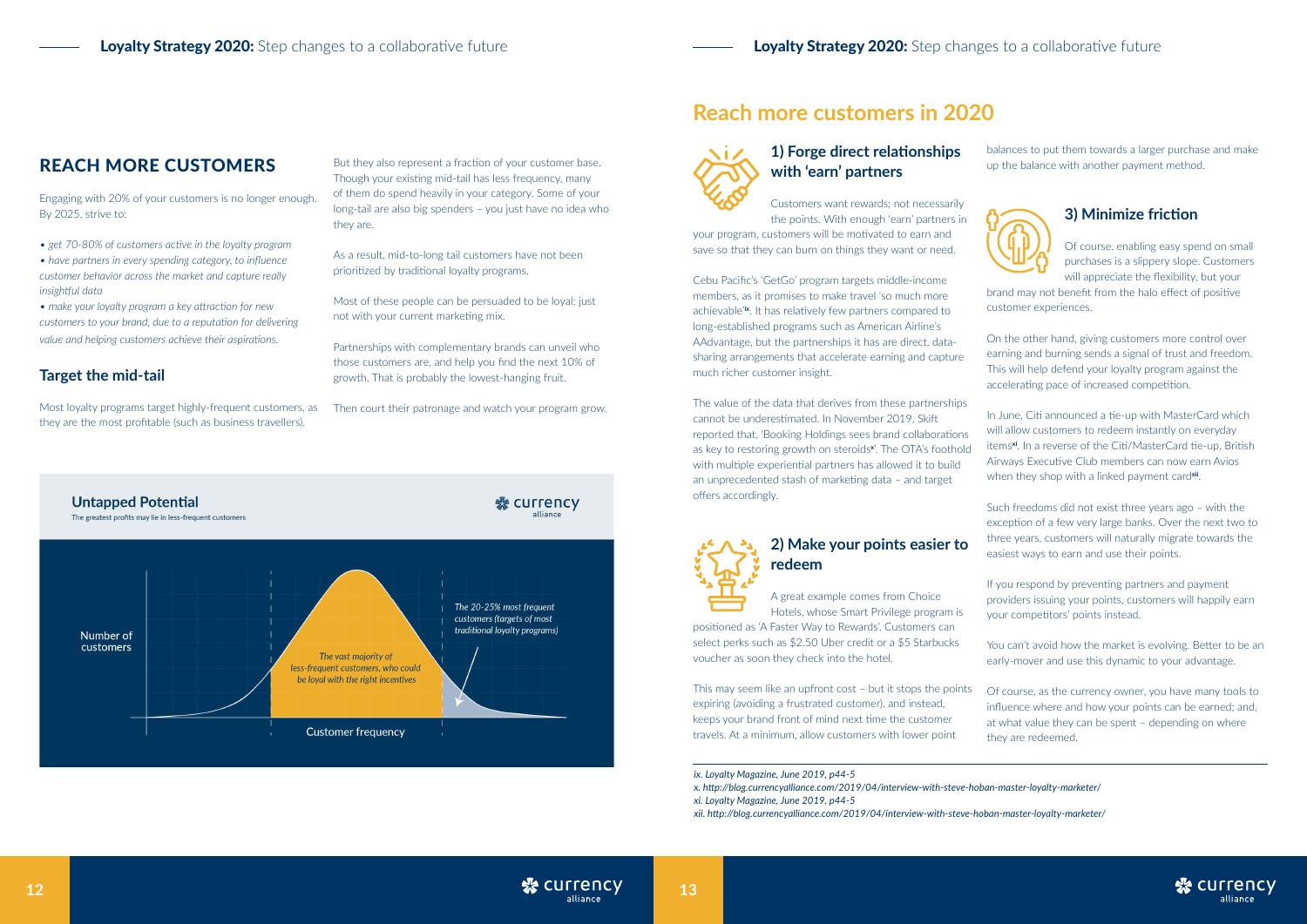#### **1) Introduce dynamic accrual and bonuses**

The loyalty industry is still [broadly](http://blog.currencyalliance.com/2019/10/its-almost-never-1-how-to-price-loyalty-rewards/)  [characterised by static rewards.](http://blog.currencyalliance.com/2019/10/its-almost-never-1-how-to-price-loyalty-rewards/)

This is flawed. Customers come to view static earning as 'normal', rather than a reason to respond to a specific offer.

One of the easiest ways to tackle this problem is to offer incentives to make the next purchase, and to employ dynamic accrual levels and bonuses.

By dynamically applying bonus points on products and services you want customers to buy, you can:

- *sell more products with less discounts*
- *liquidate distressed inventory without damaging the brand*
- *enable customers to redeem at better perceived value on goods before those items were to be liquidated anyway.*

Marriott's Bonvoy program is just one example: *'…when a hotel is busy, members will pay 14–33% more for an award night… Off-peak discounts will be applied when hotel traffic is light.'***xiii**

This encourages customers to stay engaged and seek out better deals. It also directly improves your business's bottom line – by reducing distressed inventory – and avoiding other types of operating cost.



### **2) Sell points to partners as affordably as possible**

If you're an aspirational brand, customers want to earn your currency almost everywhere they shop. So you want to be easy and affordable for other brands to

partner with. But many large travel loyalty programs (mostly airlines) are the opposite: typically selling points to partners at up to three times the average value when the customer redeems.

This is unsustainable: driving partners away because of depressed ROI, and reducing 'earn' opportunities for customers.

Aspirational brands should sell points as affordably as possible.

Partners in Virgin Australia's Velocity program pay for points at roughly the value perceived by customers. Despite the lower margins, this makes the points more popular with partner brands – and thus, much easier for consumers to earn.

Virgin Australia has been rewarded for this approach in their market. Velocity generated AUD\$122 million in '18/19 and doubled in market cap over 5 years. Better to earn 100% margin on 5x more volume, than 300% on a rapidly declining base.



#### **3) Issue your partner's loyalty currency instead of your own**

If you can´t offer aspirational experiences at a good-to-low cost, why not issue

someone else's loyalty currency: one where nearly 100% of the amount you pay for points goes directly to the customer.

Over the next three to five years, I predict that many (perhaps most) brands will give up on issuing their own loyalty currency. Those brands will start allowing customers to earn whichever points/miles they want, from the brands able to offer the most aspirational rewards.



## **Maximize program profitability in 2020**



*xiii. https://skift.com/2019/08/15/marriott-to-introduce-dynamic-pricing-for-bonvoy-award-bookings/ 2018 CMO Budget Allocation by Marketing Channels and Marketing Enablers (Mean Percentage of Budget Shown)*

### MAXIMIZE PROFITABILITY

Profits are derived from happy customers; long-term profits derive from healthy customer relationships. Set targets for 2025, such as:

*• becoming able to identify the customers who can be most profitable, given the right incentives – regardless of their frequency*

*• pricing rewards dynamically, in response to changing business needs*

*• planning for long-term customer value, rather than focusing on short-term profits.*

#### **The wrong kind of investment**

Loyalty is caught in a financial quandary.

The direct cost of points, plus indirect operating costs, for the average, large loyalty program will typically add up to about 2.5% of sales. Most of that – about 1.5-2% - is leaked to expensive vendors, bloated organizations, and indecision.

That leaves only 0.5-1% with which to incentivize customers, and that makes it much harder for loyalty marketing to generate an attractive ROI.

It also makes it much harder to compete with other departments for investment.

As a result, loyalty has recently struggled for buy-in and budget, as other, sexier marketing innovations take center stage (see chart).

#### **Maximum customer value**

80% of the total cost of a healthy loyalty program ought to be given to customers as points, or other forms of recognition, and the program should operate on the remaining 20%.

Adjusting customer value doesn't change the costs of your program. It only maximizes the stimulus for the right kinds of results: those that benefit the customer. We have to assume that if we deliver value to satisfied customers, we will make a profit. If target customers are unsatisfied, no amount of financial engineering will save the day.

Brands have learned how to dynamically manage most customer acquisition channels, and shift investment to those channels with the highest ROI. These techniques have been used across business units and departments for decades, so it surprises me that they are not used more by loyalty marketers.

Some brands, however, are making progress: allowing points to be perceived as having higher value than their cost, with ready availability of redemptions, in order to delight customers who have worked hard to earn those points in the first place.

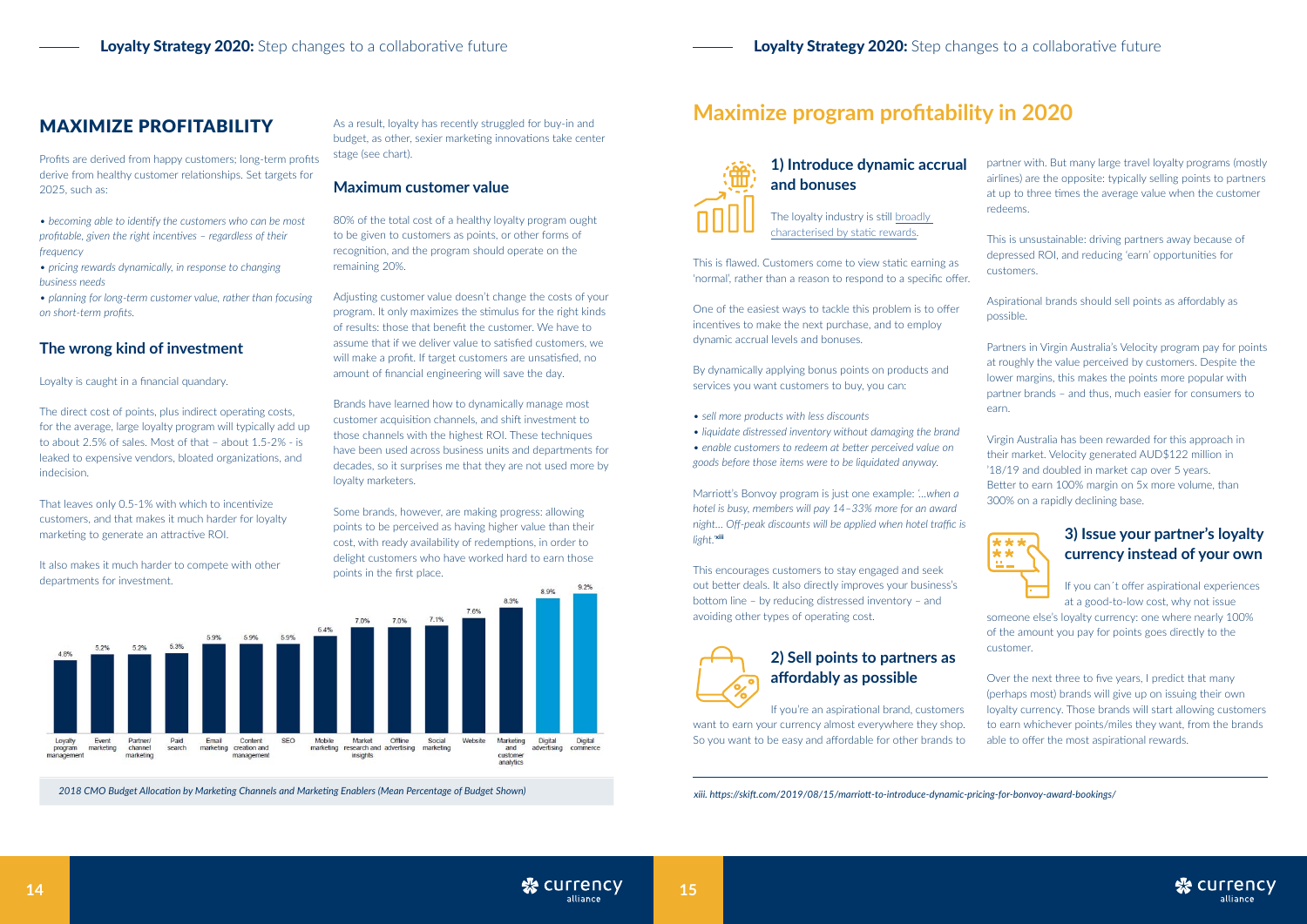I think it is fair to say that loyalty teams have been isolated from the turmoil affecting many other parts of their companies' businesses.

The relatively stable environment, experienced by most loyalty marketers will be up-ended over the next decade as companies re-engineer the loyalty program to become a much more strategic dimension of their relationship and interaction with customers.

Loyalty will move to the heart of the business, rather than operate as a barnacle that was attached to the marketing department many years ago.

Earning and redeeming loyalty points has been a fairly passive activity, but the points/miles will be used as a much more proactive tool by which brands create value for customers. This will not be by always giving 1% in points, but by adapting the number of points dynamically to drive very specific behavior that benefits the entire business.

If you don't make an effort to get out of your comfort zone in 2020, the market is going to put you in a very uncomfortable position in 2021 and beyond.

The good news for loyalty marketers who want to grow professionally is that these market forces will create much more challenging jobs and require the learning of useful new skills.

Keeping your customers as 'your' customers will depend on how you prepare for the future: by embracing digital transformation, and enhancing customer value with more open loyalty network propositions.

The examples we've discussed in this strategy guide are like raindrops before a hailstorm.

And really, what rational person just sits still when it starts to rain?

## Join the open loyalty network

The loyalty industry is migrating towards more open collaboration between complementary brands.

That does not mean totally 'open' and collaborating with everybody, as total customer freedom would defeat the

purpose of a loyalty program. Instead, choose partners based on your ideal commercial model, and collaborate as peers to optimize value for 80% of customers, rather than the typical 20% today.

This graphic below shows our vision of how a typical [loyalty network might look in travel](http://blog.currencyalliance.com/2019/09/travel-sector-how-to-build-a-winning-loyalty-program/). Whatever sector you work in, sketch a similar diagram around your brand, and discover the data opportunities that new partnerships could yield.

Participants in this new ecosystem will build their programs around a marketplace model, using low-cost microservices for the technical architecture.



Currency Alliance was founded to enable this more productive future, making it easier to forge the partnerships that appeal to each customer, and to enable step changes without replacing legacy systems.

Our cloud-based software is a thin layer over your existing loyalty technology. It's low cost, free to try, and with easy API connectivity, you can be up and running within days.



## No time to waste in 2020